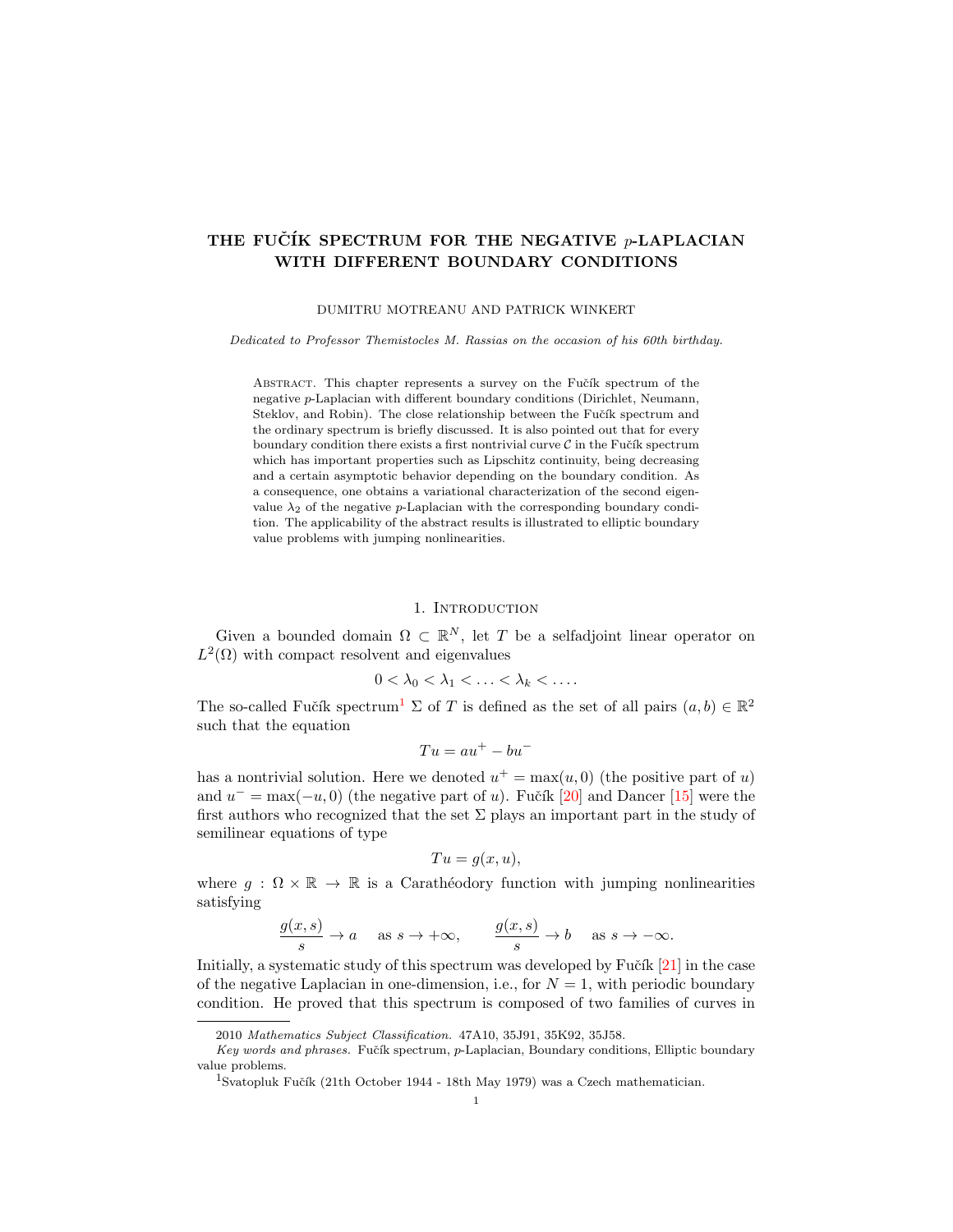$\mathbb{R}^2$  emanating from the points  $(\lambda_k, \lambda_k)$  determined by the eigenvalues  $\lambda_k$  of the negative periodic Laplacian in one-dimension. Afterwards, many authors studied the Fučík spectrum  $\Sigma_2$  for the negative Laplacian  $-\Delta$  with Dirichlet boundary condition on a bounded domain  $\Omega \subset \mathbb{R}^N$  (see [\[2\]](#page-11-3), [\[5\]](#page-11-4), [\[14\]](#page-11-5), [\[24\]](#page-11-6), [\[25\]](#page-11-7), [\[28\]](#page-12-0), [\[29\]](#page-12-1), [\[34\]](#page-12-2), [\[35\]](#page-12-3), and the references therein). In this respect, we mention that Dancer [\[15\]](#page-11-1) proved that the lines  $\mathbb{R} \times \{\lambda_1\}$  and  $\{\lambda_1\} \times \mathbb{R}$  are isolated in  $\Sigma_2$ , while de Figueiredo and Gossez [\[16\]](#page-11-8) constructed a first nontrivial curve in  $\Sigma_2$  passing through  $(\lambda_2, \lambda_2)$ and characterized it variationally. Here  $\lambda_1$  and  $\lambda_2$  respectively denote the first and second eigenvalue of  $-\Delta$  with Dirichlet boundary condition. The next step in this direction was to investigate the Fučík spectrum  $\Sigma_p$  of the negative *p*-Laplacian (or p-Laplace operator)  $-\Delta_p$  aiming to extend the results known for  $-\Delta$ . We recall that  $-\Delta_p$  is given by

$$
-\Delta_p u = -\text{div}(|\nabla u|^{p-2} \nabla u), \quad 1 < p < +\infty,
$$

which is a nonlinear operator if  $p \neq 2$ . If  $p = 2$ , it reduces to the negative Laplacian  $-\Delta$ . First, Drábek [\[18\]](#page-11-9) has shown for  $p \neq 2$  and in one-dimension that  $\Sigma_p$  has similar properties as in the linear case, i.e., for  $p = 2$ .

The aim of this chapter is to give an overview about the Fučík spectrum of the negative p-Laplacian  $-\Delta_p$  with  $1 < p < +\infty$  and different boundary conditions on the bounded domain  $\Omega$  in  $\mathbb{R}^N$ .

Let V be a closed subspace of the Sobolev space  $W^{1,p}(\Omega)$  such that  $W^{1,p}_0(\Omega) \subseteq$  $V \subseteq W^{1,p}(\Omega)$  and let  $V^*$  denote the dual space with the duality pairing  $\langle \cdot, \cdot \rangle$ between V and V<sup>\*</sup>. It is well known that the operator  $-\Delta_p: V \to V^*$  is bounded, continuous, pseudomonotone, and has the  $(S_+)$ -property (i.e., from  $u_n \rightharpoonup u$  in V and  $\limsup_{n\to+\infty}\langle-\Delta_pu_n, u_n-u\rangle\leq 0$  it follows that  $u_n\to u$  in V). Note that on  $W^{1,p}(\Omega)$  we have

$$
\langle -\Delta_p u, v \rangle = \int_{\Omega} |\nabla u|^{p-2} \nabla u \cdot \nabla v dx, \quad v \in W^{1,p}(\Omega).
$$

We refer to [\[6\]](#page-11-10) for various nonlinear boundary problems involving  $-\Delta_p$ .

The Fučík spectrum of  $-\Delta_p$  depends strongly on the choice of the boundary condition related to  $\Omega$ . Specifically, the set  $\Sigma_p$  (resp.,  $\Theta_p$ ) is called the Fučík spectrum of  $-\Delta_p$  with homogeneous Dirichlet (resp. Neumann) boundary condition if for all pairs  $(a, b) \in \Sigma_p$  (resp.  $\Theta_p$ ) the equation

$$
-\Delta_p u = a(u^+)^{p-1} - b(u^-)^{p-1} \quad \text{in } \Omega
$$

with the boundary condition

$$
u = 0
$$
 on  $\partial\Omega$   $\left(\text{resp., }\frac{\partial u}{\partial \nu} = 0 \text{ on } \partial\Omega\right)$  (1.1)

has a nontrivial weak solution. In [\(1.1\)](#page-1-0),  $\partial u/\partial \nu$  stands for the conormal derivative on  $\partial$ Ω. If we replace [\(1.1\)](#page-1-0) by

<span id="page-1-0"></span>
$$
\frac{\partial u}{\partial \nu} = -\beta |u|^{p-2} u \quad \text{ on } \partial \Omega
$$

with fixed  $\beta \geq 0$ , we speak of the Fučík spectrum of  $-\Delta_p$  with Robin boundary condition denoted by  $\hat{\Sigma}_p$ . Finally, we write  $\tilde{\Sigma}_p$  for the Fučík spectrum of  $-\Delta_p$  with Steklov boundary condition, which is formed by all  $(a, b) \in \mathbb{R}^2$  provided

$$
-\Delta_p u = -|u|^{p-2}u \quad \text{ in } \Omega, \qquad \frac{\partial u}{\partial \nu} = a(u^+)^{p-1} - b(u^-)^{p-1} \quad \text{ on } \partial \Omega
$$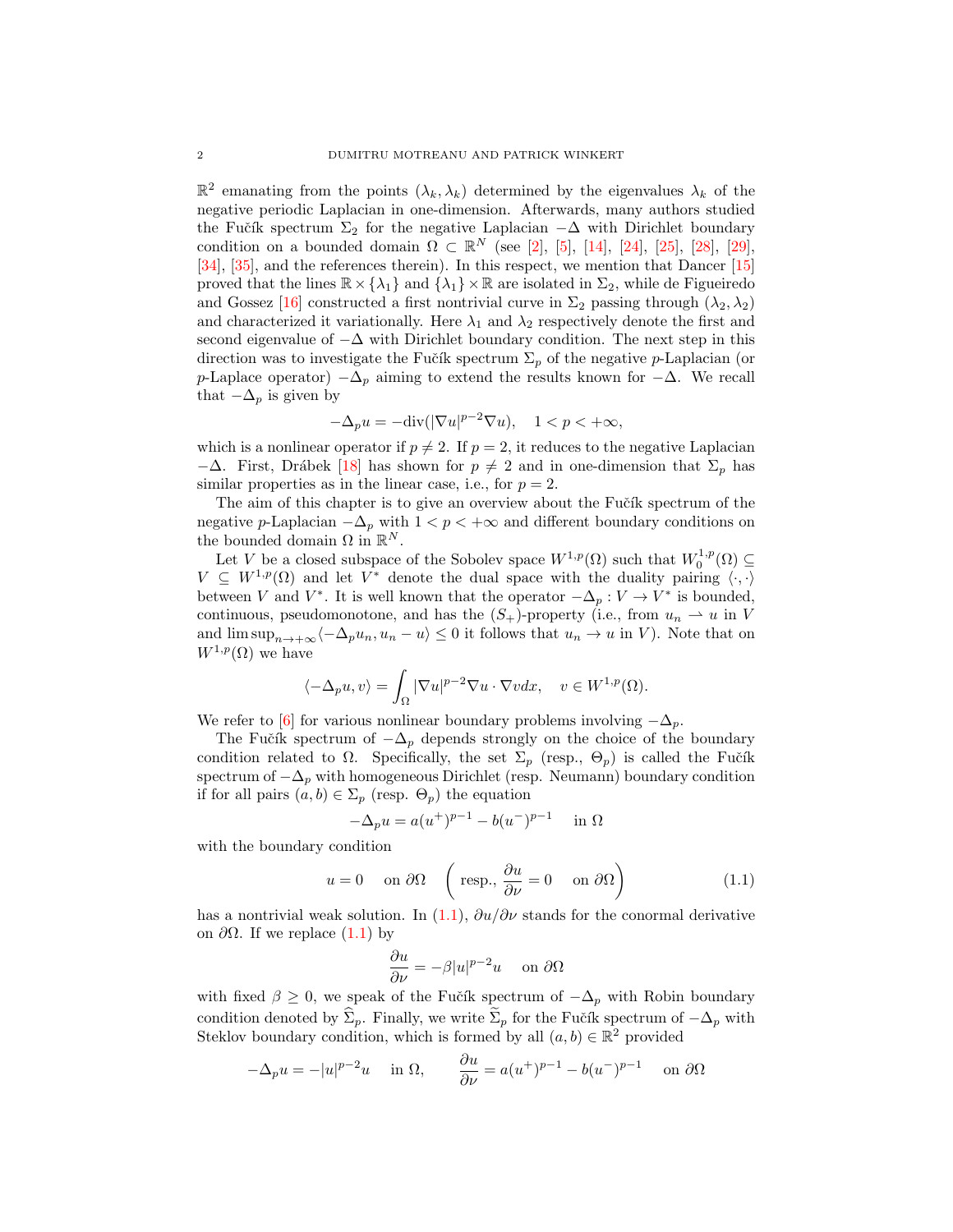is solved nontrivially.

These spectra have intensively been studied in the last years. We will present in Sects. 2 through 5 some of their basic properties. Namely, it will be shown that there exists a close relationship between these spectra and the ordinary spectrum of  $-\Delta_p$  subject to different boundary conditions. A fundamental fact is that every Fučík spectrum introduced above contains a first nontrivial curve  $\mathcal C$  which is Lipschitz continuous and decreasing. However, the asymptotic behavior of these curves is different relative to the imposed boundary condition. Furthermore, we will indicate some applications of these spectra to certain nonlinear elliptic problems with jumping nonlinearities. Subtle phenomena can occur due to the interaction of the involved nonlinearities with these spectra, in particular resonance to spectral elements can appear. We emphasize that these problems and results can be considered beyond the setting of quasilinear elliptic equations. For instance, the field of variational inequalities, as those describing obstacle problems, offers a rich and flexible framework which is highly interesting for its applicability. For different classes of variational inequalities and their applications, we refer to the volume by Pardalos, Rassias, and Khan [\[33\]](#page-12-4).

## 2. Dirichlet boundary condition

<span id="page-2-2"></span>The Fučík spectrum of the negative p-Laplacian  $-\Delta_p$  with homogeneous Dirichlet boundary condition is defined as the set  $\Sigma_p$  of those  $(a, b) \in \mathbb{R}^2$  such that

<span id="page-2-0"></span>
$$
-\Delta_p u = a(u^+)^{p-1} - b(u^-)^{p-1} \quad \text{in } \Omega,
$$
  
\n
$$
u = 0 \quad \text{on } \partial\Omega
$$
\n(2.1)

has a nontrivial (weak) solution u, which means that  $u \in W_0^{1,p}(\Omega)$ ,  $u \not\equiv 0$ , and it satisfies the equation

$$
\int_{\Omega}|\nabla u|^{p-2}\nabla u\cdot\nabla vdx=\int_{\Omega}(a(u^+)^{p-1}-b(u^-)^{p-1})vdx,\quad\forall v\in W^{1,p}_0(\Omega).
$$

We note that if  $a = b = \lambda$ , problem  $(2.1)$  reduces to

<span id="page-2-1"></span>
$$
-\Delta_p u = \lambda |u|^{p-2}u \quad \text{in } \Omega,
$$
  
 
$$
u = 0 \quad \text{on } \partial\Omega,
$$
 (2.2)

which is called the Dirichlet eigenvalue problem with respect to the negative  $p$ -Laplacian  $-\Delta_p$ . It is known that the first eigenvalue  $\lambda_1$  of [\(2.2\)](#page-2-1) is positive, simple, and its corresponding eigenfunctions have constant sign (see Anane [\[1\]](#page-11-11) and Lindqvist [\[23\]](#page-11-12)). In fact, the spectrum  $\sigma(-\Delta_p)$  of the negative p-Laplacian  $-\Delta_p$  as-sociated to [\(2.2\)](#page-2-1) includes an unbounded sequence of eigenvalues  $(\lambda_k)$ ,  $k \in \mathbb{N}$ , called the variational eigenvalues, which fulfills

$$
0 < \lambda_1 < \lambda_2 \leq \ldots \leq \lambda_k \leq \ldots \to +\infty.
$$

The variational eigenvalues satisfy min-max characterizations.

The Fučík spectrum  $\Sigma_p$  of the negative p-Laplacian  $-\Delta_p$  with homogeneous Dirichlet boundary condition contains the two lines  $\lambda_1 \times \mathbb{R}$  and  $\mathbb{R} \times \lambda_1$ . Additionally,  $\Sigma_p$  contains the sequence of points  $(\lambda_k, \lambda_k)$ ,  $k \in \mathbb{N}$ , as can be easily seen from  $(2.1)$ and [\(2.2\)](#page-2-1) by writing  $u = u^+ - u^-$ . The Fučík spectrum  $\Sigma_p$  has been intensively studied by Cuesta, de Figueiredo, and Gossez [\[13\]](#page-11-13) in the general case of  $1 < p < +\infty$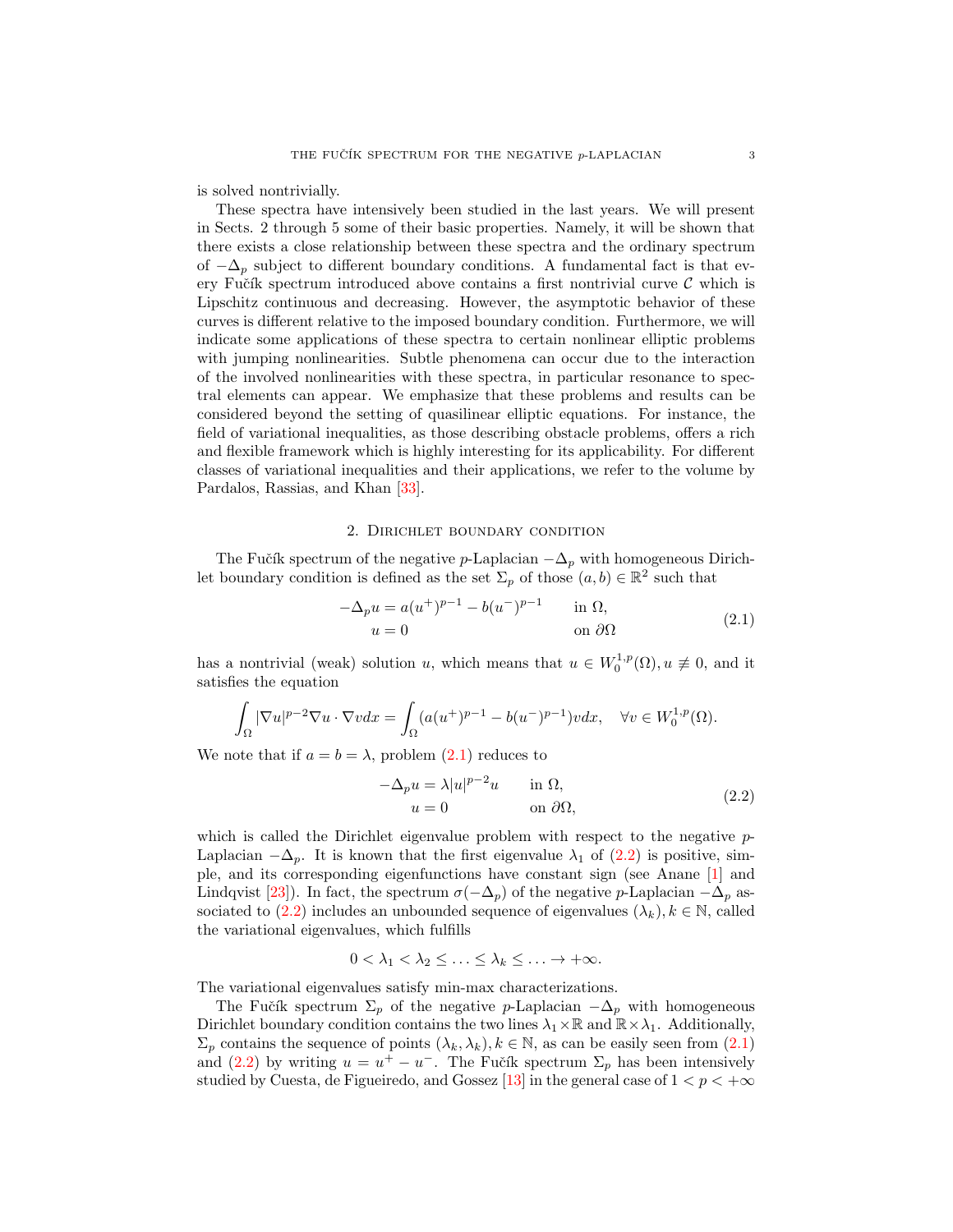through a variational approach using the mountain-pass theorem. In order to give a brief overview of their results, let us set for every  $s \geq 0$ ,

$$
J_s(u) = \int_{\Omega} |\nabla u|^p dx - s \int_{\Omega} (u^+)^p dx, \quad u \in W_0^{1,p}(\Omega).
$$

The function  $J_s$  is of class  $C^1$  on  $W_0^{1,p}(\Omega)$ . Denote  $\tilde{J}_s = J_s |_{S}$ , with S given by

$$
S = \left\{ u \in W_0^{1,p}(\Omega) : \int_{\Omega} |u|^p = 1 \right\}.
$$

Since S is a  $C^1$ -submanifold of  $W_0^{1,p}(\Omega)$ , it follows that  $\tilde{J}_s$  is of class  $C^1$  on S in the sense of manifolds. Then the curve  $s \in \mathbb{R}^+ \mapsto (s + c(s), c(s)) \in \mathbb{R}^2$  described by the min-max values

<span id="page-3-1"></span><span id="page-3-0"></span>
$$
c(s) = \inf_{\gamma \in \Gamma} \max_{u \in \gamma[-1, +1]} \tilde{J}_s(u),
$$

where

$$
\Gamma = \{ \gamma \in C([-1, 1], S) : \gamma(-1) = -\varphi_1 \text{ and } \gamma(1) = \varphi_1 \},\tag{2.3}
$$

is contained in  $\Sigma_p$  (see [\[13,](#page-11-13) Theorem 2.10]). In [\(2.3\)](#page-3-0),  $\varphi_1$  denotes the eigenfunction of [\(2.2\)](#page-2-1) corresponding to  $\lambda_1$  satisfying  $\varphi_1 > 0$  in  $\Omega$  and  $\|\varphi_1\|_p = 1$ . Taking into account that  $\Sigma_p$  is symmetric with respect to the diagonal of the plane, it turns out that the curve

$$
\mathcal{C} := \{ (s + c(s), c(s)), (c(s), s + c(s)) : s \ge 0 \}
$$
\n
$$
(2.4)
$$

is contained in  $\Sigma_p$ . It is shown in [\[13,](#page-11-13) Theorem 3.1] that C given in [\(2.4\)](#page-3-1) is indeed the first nontrivial curve in  $\Sigma_p$ , which means that the first point in  $\Sigma_p$  belonging to the parallel to the diagonal drawn through a point of  $(\mathbb{R}_+ \times {\lambda_1}) \times ({\lambda_1} \times \mathbb{R})$  must be on  $\mathcal C$  (see Fig. 1). As a consequence, we infer that the curve  $\mathcal C$  passes through  $(\lambda_2, \lambda_2)$ . In conjunction with the description of C in [\(2.4\)](#page-3-1) and the min-max formula for  $c(s)$ , this yields that  $\lambda_2$  can be variationally characterized as follows

<span id="page-3-3"></span>
$$
\lambda_2 = \inf_{\gamma \in \Gamma} \max_{u \in \gamma[-1, +1]} \int_{\Omega} |\nabla u|^p dx, \tag{2.5}
$$

with Γ introduced in [\(2.3\)](#page-3-0). Moreover, the curve C in [\(2.4\)](#page-3-1) is Lipschitz continuous and decreasing as shown in [\[13,](#page-11-13) Proposition 4.1]. Finally, we mention that the limit of  $c(s)$  as  $s \to +\infty$  is equal to the first eigenvalue  $\lambda_1$  of [\(2.2\)](#page-2-1), which is proven in [\[13,](#page-11-13) Proposition 4.4].

The work of Cuesta, de Figueiredo, and Gossez [\[13\]](#page-11-13) was the first paper that gave a complete study of the beginning of the Fučík spectrum of  $-\Delta_p$  with homogeneous Dirichlet boundary condition and their variational approach was the starting point for investigating the Fučík spectrum under other boundary conditions (Neumann, Steklov, Robin, see the sections below). The knowledge of the properties of  $\Sigma_p$ , especially the existence of the first nontrivial curve  $\mathcal C$  and its representation, has demonstrated to be very useful in obtaining multiple solutions results for elliptic equations involving the negative p-Laplacian  $-\Delta_p$  and jumping nonlinearities.

In order to illustrate the applicability of the Fučík spectrum  $\Sigma_p$ , we consider the following equation with homogeneous Dirichlet boundary condition

<span id="page-3-2"></span>
$$
-\Delta_p u = a(u^+)^{p-1} - b(u^-)^{p-1} + g(x, u) \quad \text{in } \Omega,
$$
\n(2.6)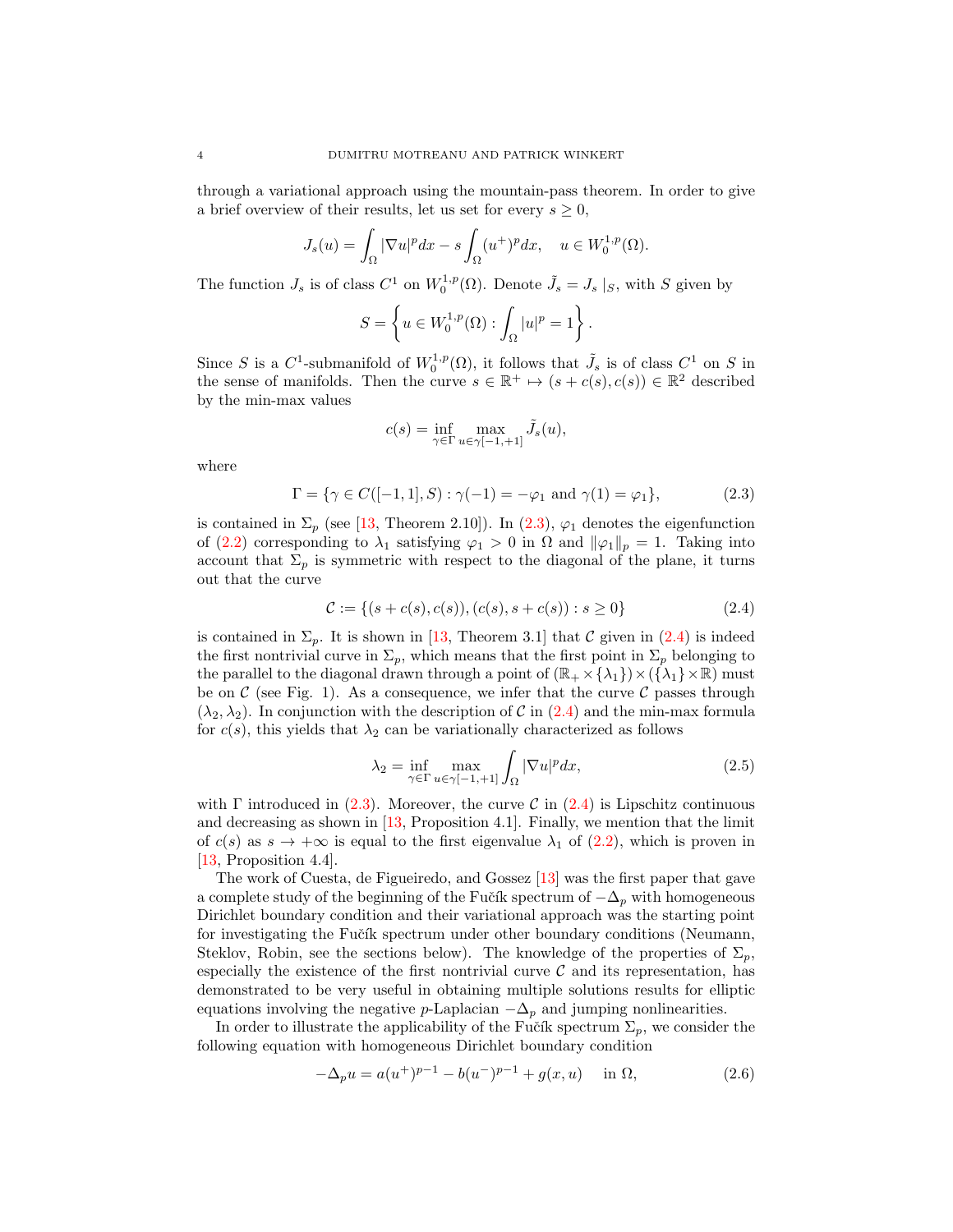where  $q : \Omega \times \mathbb{R} \to \mathbb{R}$  is a Carathéodory function satisfying

$$
\lim_{t \to 0} \frac{g(x,t)}{|t|^{p-1}} = 0 \quad \text{ uniformly for a.a. } x \in \Omega.
$$

In Carl and Perera  $[12]$ , it is proven that problem  $(2.6)$  has at least three nontrivial solutions provided the point  $(a, b) \in \mathbb{R}^2$  lies above the first nontrivial curve C in  $\Sigma_p$  constructed in [\(2.4\)](#page-3-1). Moreover, a complete sign information for the three solutions is available: two solutions have opposite constant sign and the third one is sign-changing (nodal solution). This information is obtained by means of the method of sub-supersolution whose application to problem [\(2.6\)](#page-3-2) strongly relies on the hypothesis that the point  $(a, b) \in \mathbb{R}^2$  is situated above the first nontrivial curve C in  $\Sigma_p$ . The following graphic marks the position of the point  $(a, b) \in \mathbb{R}^2$  entering  $(2.6)$  and demonstrates the qualitative behavior of the curve C.



FIGURE 1. The first nontrivial curve  $\mathcal C$  of the Fučík spectrum of the negative p-Laplacian with Dirichlet boundary condition. Problem  $(2.6)$  has multiple solutions if the pair  $(a, b)$  is above the curve C.

Multiple solutions results concerning problems of type  $(2.6)$  and using the representation of the first nontrivial curve  $C$ , in particular the characterization of the second eigenvalue  $\lambda_2$  of  $-\Delta_p$  on  $W_0^{1,p}(\Omega)$  as stated in [\(2.5\)](#page-3-3), can be found in numerous publications; see, for example, [\[7\]](#page-11-15), [\[10\]](#page-11-16), [\[30\]](#page-12-5). We also refer to versions of such results in the case of nonsmooth potential associated to  $(2.6)$  (see, e.g., [\[8\]](#page-11-17),  $[9], [11]$  $[9], [11]$  $[9], [11]$ .

## 3. Neumann boundary condition

<span id="page-4-0"></span>In this section, we give a brief overview of the Fučík spectrum of the negative p-Laplacian  $-\Delta_p$  with Neumann boundary condition. In order to avoid misunderstandings, we point out that a Neumann boundary condition stands in this context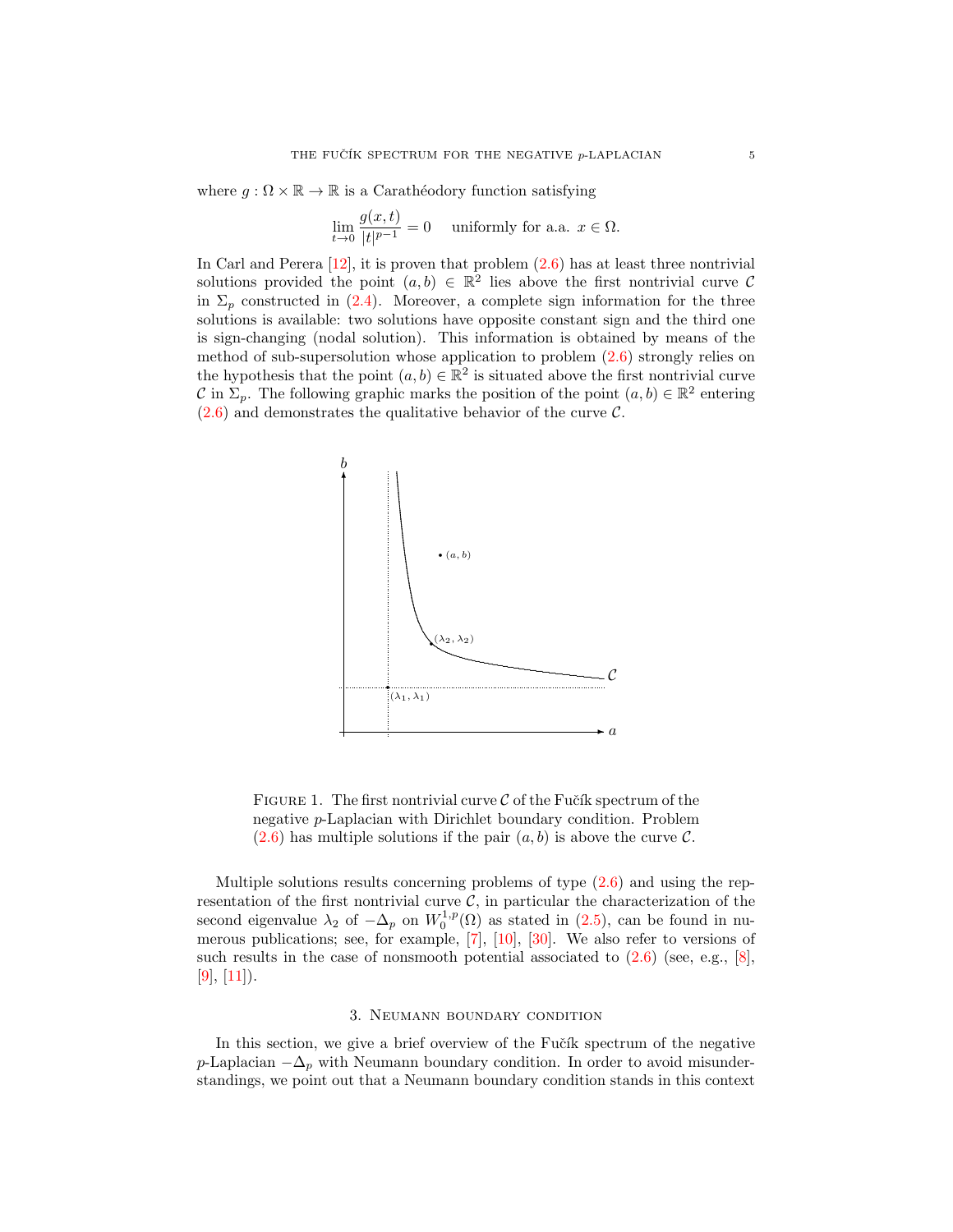for a homogeneous Neumann condition. Inhomogeneous Neumann boundary conditions are treated in Section [4](#page-6-0) (Steklov boundary condition) and Section [5](#page-9-0) (Robin boundary condition). Let us first give the relevant definition of this spectrum. The Fučík spectrum of  $-\Delta_p$  with Neumann boundary condition, denoted by  $\Theta_p$ , consists of all pairs  $(a, b) \in \mathbb{R}^2$  such that

<span id="page-5-0"></span>
$$
-\Delta_p u = a(u^+)^{p-1} - b(u^-)^{p-1} \quad \text{in } \Omega,
$$
  
\n
$$
\frac{\partial u}{\partial \nu} = 0 \quad \text{on } \partial \Omega,
$$
\n(3.1)

is solved nontrivially, meaning that  $u \in W^{1,p}(\Omega)$ ,  $u \not\equiv 0$ , and verifies the equality

$$
\int_{\Omega} |\nabla u|^{p-2} \nabla u \cdot \nabla v dx = \int_{\Omega} (a(u^+)^{p-1} - b(u^-)^{p-1}) v dx, \quad \forall v \in W^{1,p}(\Omega).
$$

In [\(3.1\)](#page-5-0),  $\partial u/\partial \nu$  denotes the conormal derivative, that is  $\partial u/\partial \nu = |\nabla u|^{p-2} \nabla u \cdot \nu$ , where  $\nu$  is the unit outward normal to  $\partial\Omega$ . Problem [\(3.1\)](#page-5-0) is a special case of the Robin Fučík spectrum that will be introduced in Section [5.](#page-9-0) Clearly, in case where  $a = b = \lambda$ , problem [\(3.1\)](#page-5-0) becomes the Neumann eigenvalue problem of the negative p-Laplacian given by

<span id="page-5-1"></span>
$$
-\Delta_p u = \lambda |u|^{p-2}u \quad \text{in } \Omega,
$$
  
\n
$$
\frac{\partial u}{\partial \nu} = 0 \quad \text{on } \partial \Omega.
$$
\n(3.2)

As proved in [\[22\]](#page-11-20), the first eigenvalue  $\lambda_1 = 0$  of [\(3.2\)](#page-5-1) is simple with the corresponding eigenspace R, so all eigenfunctions associated to  $\lambda_1$  do not change sign in  $\Omega$ , which does not happen for the higher order eigenvalues. It is easily seen that  $\Theta_p$ contains in particular  $(0, 0), (\lambda_2, \lambda_2)$  ( $\lambda_2$  is the second eigenvalue of  $(3.2)$ ) and the two lines  $0 \times \mathbb{R}$  and  $\mathbb{R} \times 0$ . The nontrivial part of  $\Theta_p$  is denoted by  $\tilde{\Theta}_p$ , that is  $\tilde{\Theta}_p = \Theta_p \setminus ((0 \times \mathbb{R}) \cup (\mathbb{R} \times 0)),$  which is obviously contained in  $\mathbb{R}^+ \times \mathbb{R}^+.$ 

The basic paper dealing with the Fučík spectrum of the negative Neumann  $p$ -Laplacian is due to Arias, Campos, and Gossez [\[4\]](#page-11-21). The construction of a first nontrivial curve in  $\tilde{\Theta}_p$  can be done similarly to the Dirichlet Fučík spectrum. To this end, for every  $s \geq 0$ , let  $J_s : W^{1,p}(\Omega) \to \mathbb{R}$  be the functional given by

$$
J_s(u) = \int_{\Omega} |\nabla u|^p dx - s \int_{\Omega} (u^+)^p dx
$$

and let  $\tilde{J}_s$  be its restriction to

$$
S=\left\{u\in W^{1,p}(\Omega): \int_{\Omega}|u|^{p}=1\right\}.
$$

Notice that S is a  $C^1$ -submanifold of  $W^{1,p}(\Omega)$ , so  $\tilde{J}_s$  is of class  $C^1$  on S in the sense of manifolds. This enables us to consider the notions of critical points and critical values for the functional  $\tilde{J}_s$ . Then, the first nontrivial curve C of  $\Theta_p$  can be determined as in  $(2.4)$ , whereas

$$
c(s) = \inf_{\gamma \in \Gamma} \max_{u \in \gamma[-1, +1]} \tilde{J}_s(u),
$$
  

$$
\Gamma = \{ \gamma \in C([-1, 1], S) : \gamma(-1) = -\varphi_1 \text{ and } \gamma(1) = \varphi_1 \}.
$$

Here we have  $\varphi_1 = 1/|\Omega|^{1/p}$ , so  $\|\varphi_1\|_p = 1$ , with  $|\Omega|$  denoting the measure of  $\Omega$ . Arguing as in the case of the Dirichlet Fučík spectrum  $\Sigma_p$ , we see that C passes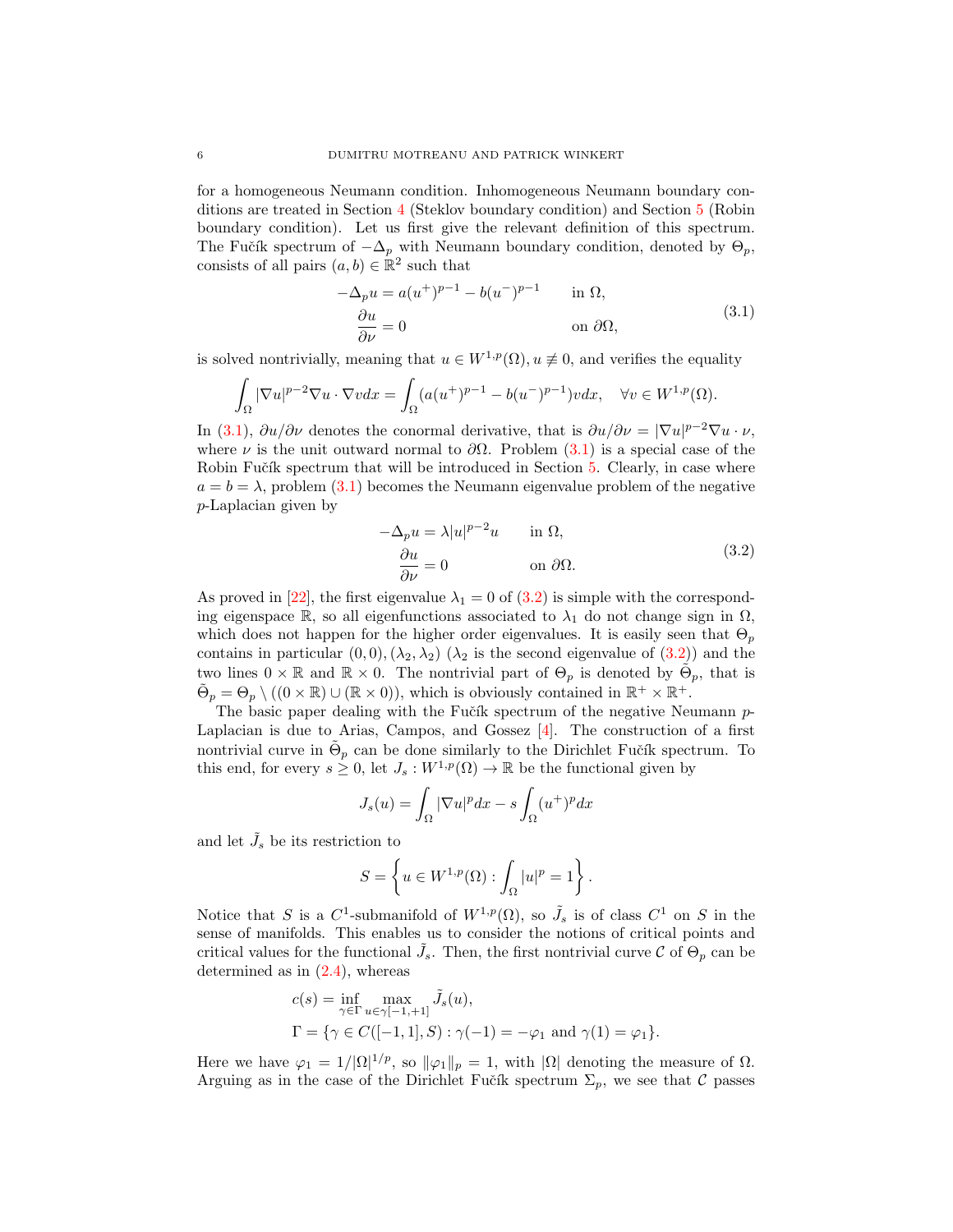through  $(\lambda_2, \lambda_2)$  ( $\lambda_2$  denotes the second eigenvalue of [\(3.2\)](#page-5-1)). Consequently, we get a variational expression of  $\lambda_2$  as

$$
\lambda_2 = \inf_{\gamma \in \Gamma} \max_{u \in \gamma[-1, +1]} \int_{\Omega} |\nabla u|^p dx,
$$

with  $\Gamma$  introduced above. An important difference between the Dirichlet Fučík spectrum  $\Sigma_p$  and the Neumann Fučík spectrum  $\Theta_p$  consists in the asymptotic behavior of the first nontrivial curve  $C$ . In the Neumann case, to describe the asymptotic properties of the curve C it is required to consider the situations  $p \leq N$ and  $p > N$  separately. In [\[4,](#page-11-21) Theorem 2.3 and Theorem 2.6], it is shown that

<span id="page-6-2"></span>
$$
\lim_{s \to \infty} c(s) = \begin{cases} \lambda_1 = 0 & \text{if } p \le N \\ \overline{\lambda} & \text{if } p > N, \end{cases}
$$
 (3.3)

where

$$
\overline{\lambda} = \inf \left\{ \int_{\Omega} |\nabla u|^p dx : u \in W^{1,p}(\Omega), ||u||_{L^p(\Omega)} = 1, \ u \text{ vanishes somewhere in } \overline{\Omega} \right\}.
$$

The definition of  $\overline{\lambda}$  is meaningful because for  $p > N$  the elements  $u \in W^{1,p}(\Omega)$  are continuous functions on  $\overline{\Omega}$ .

An extension of the previous results to the Fučík spectrum of the negative Neumann p-Laplacian with weights has been achieved by Arias, Campos, Cuesta, and Gossez [\[3\]](#page-11-22). Therein, for the weights given by the measurable functions  $m(x)$  and  $n(x)$  on  $\Omega$ , the authors consider the set  $\Sigma$  of all pairs  $(a, b) \in \mathbb{R}^2$  such that

$$
-\Delta_p u = am(x)(u^+)^{p-1} - bn(x)(u^-)^{p-1} \quad \text{in } \Omega,
$$
  

$$
\frac{\partial u}{\partial \nu} = 0 \quad \text{on } \partial \Omega,
$$

has a nontrivial solution. Under suitable assumptions on the data it is shown that Σ contains a first nontrivial curve.

Recently, Motreanu-Tanaka [\[31\]](#page-12-6) used the results presented in the first part of this section to study quasilinear elliptic equations of the form

<span id="page-6-1"></span>
$$
- \operatorname{div} A(x, \nabla u) = f(x, u) \quad \text{in } \Omega,
$$

$$
\frac{\partial u}{\partial \nu} = 0 \quad \text{on } \partial \Omega,
$$
 (3.4)

where, in the principal part of the equation, one has an operator  $A \in C^{0}(\overline{\Omega} \times$  $\mathbb{R}^N, \mathbb{R}^N \cap C^1(\overline{\Omega} \times (\mathbb{R}^N \setminus \{0\}), \mathbb{R}^N)$  of the form  $A(x, y) = a(x, |y|)y$ , with  $a(x, t) >$ 0 for all  $(x, t) \in \overline{\Omega} \times (0, +\infty)$ , which is strictly monotone with respect to the second variable and fulfills some further regularity assumptions, while f :  $\Omega \times$  $\mathbb{R} \to \mathbb{R}$  is a Carathéodory function having a representation similar to [\(2.6\)](#page-3-2). They prove existence results for multiple solutions to equation  $(3.4)$ , the properties of the solution set depending on conditions related to the first nontrivial curve  $\mathcal C$  in the Neumann Fučík spectrum  $\Theta_p$ . These results apply in particular to the case of the Neumann p-Laplacian in [\(3.4\)](#page-6-1), i.e., when div  $A(x, \nabla u) = \Delta_p u$ .

#### 4. Steklov boundary condition

<span id="page-6-0"></span>Now we focus on the Steklov Fučík spectrum of  $-\Delta_p$  which addresses  $-\Delta_p$ with a special nonhomogeneous boundary condition, known as Steklov boundary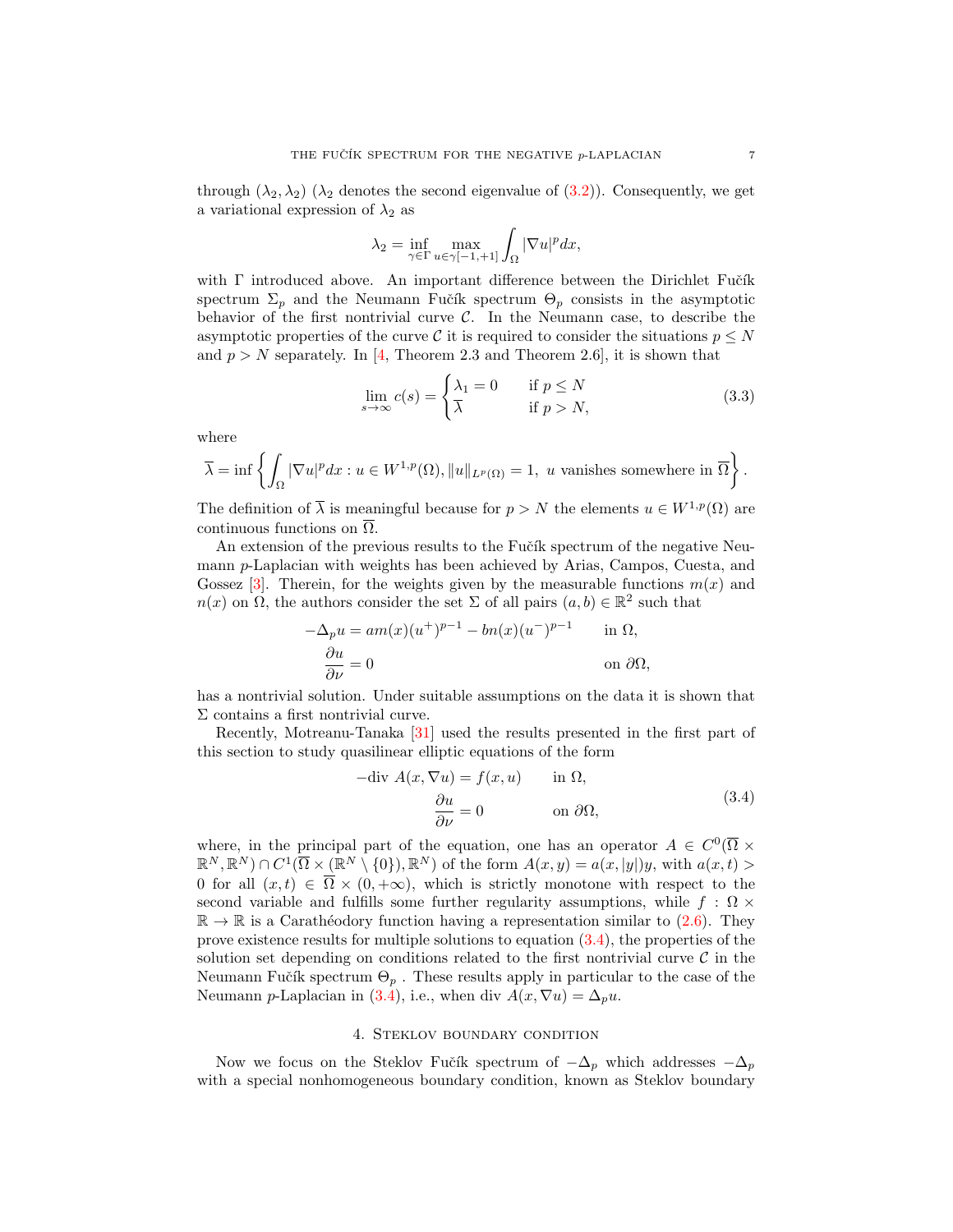condition. This spectrum is defined as the set  $\widetilde{\Sigma}_p$  of all pairs  $(a, b) \in \mathbb{R}^2$  such that

<span id="page-7-0"></span>
$$
-\Delta_p u = -|u|^{p-2}u \qquad \text{in } \Omega,
$$
  
\n
$$
\frac{\partial u}{\partial \nu} = a(u^+)^{p-1} - b(u^-)^{p-1} \quad \text{on } \partial\Omega,
$$
\n(4.1)

has a weak solution  $u \neq 0$ . Let us recall that  $u \in W^{1,p}(\Omega)$  is a weak solution of [\(4.1\)](#page-7-0) if it satisfies the equality

$$
\int_{\Omega} |\nabla u|^{p-2} \nabla u \cdot \nabla v dx = -\int_{\Omega} |u|^{p-2} uv dx + \int_{\partial \Omega} (a(u^+)^{p-1} - b(u^-)^{p-1}) v d\sigma
$$

for all  $v \in W^{1,p}(\Omega)$ . Here the notation  $d\sigma$  stands for the  $(N-1)$ -dimensional surface measure. The name of this spectrum comes from the fact that if  $a = b = \lambda$ , [\(4.1\)](#page-7-0) becomes the so-called Steklov eigenvalue problem, namely

<span id="page-7-1"></span>
$$
-\Delta_p u = -|u|^{p-2}u \quad \text{in } \Omega,
$$
  
\n
$$
\frac{\partial u}{\partial \nu} = \lambda |u|^{p-2}u \quad \text{on } \partial \Omega.
$$
\n(4.2)

The fundamental difference with respect to the Dirichlet and Neumann Fučík spectra is that in the Steklov case a boundary integral is involved, a fact that substantially modifies the analysis regarding the relevant values a and b. The Steklov eigenvalue problem  $(4.2)$  was first studied by Martínez and Rossi  $[26]$  (see also Lê [\[22\]](#page-11-20)). They showed that the first eigenvalue is positive, simple and every eigenfunction corresponding to the first eigenvalue does not change sign in  $\Omega$ . Actually, we may find an eigenfunction associated to the first eigenvalue  $\lambda_1$  belonging to  $\text{int}(C^1(\overline{\Omega})_+)$ , where  $\text{int}(C^1(\overline{\Omega})_+)$  denotes the interior of the positive cone  $C^1(\overline{\Omega})_+ = \{u \in C^1(\overline{\Omega}) : u(x) \geq 0, \forall x \in \Omega\}$  in the Banach space  $C^1(\overline{\Omega})$ , which is nonempty and given by

$$
int(C^1(\overline{\Omega})_+) = \left\{ u \in C^1(\overline{\Omega}) : u(x) > 0, \forall x \in \overline{\Omega} \right\}.
$$

Furthermore, in [\[19\]](#page-11-24) it is established that there exists a sequence of eigenvalues  $\lambda_n$ of [\(4.2\)](#page-7-1) such that  $\lambda_n \to +\infty$  as  $n \to +\infty$ . The Steklov Fučík spectrum defined in  $(4.1)$  has been studied by Martínez and Rossi  $[27]$ . Their approach is mainly based on the ideas of Cuesta, de Figueiredo, and Gossez [\[13\]](#page-11-13). Precisely, for each  $s \geq 0$ , one defines a  $C^1$  functional  $J_s: W^{1,p}(\Omega) \to \mathbb{R}$  by

$$
J_s(u) = \int_{\Omega} |\nabla u|^p dx + \int_{\Omega} |u|^p dx - s \int_{\partial \Omega} (u^+)^p d\sigma.
$$

Restricting  $J_s$  to

$$
S = \left\{ u \in W^{1,p}(\Omega) : \int_{\partial \Omega} |u|^p d\sigma = 1 \right\},\,
$$

one obtains a  $C^1$ -functional  $\tilde{J}_s$  on the  $C^1$ -submanifold S of  $W^{1,p}(\Omega)$ . Then, the first nontrivial curve in  $\tilde{\Sigma}_p$  is expressed as

$$
C = \{ (s + c(s), c(s)), (c(s), s + c(s)) : s \ge 0 \},\
$$

where

$$
c(s) = \inf_{\gamma \in \Gamma} \max_{u \in \gamma[-1, +1]} \tilde{J}_s(u),
$$
  

$$
\Gamma = \{ \gamma \in C([-1, 1], S) : \gamma(-1) = -\varphi_1 \text{ and } \gamma(1) = \varphi_1 \}
$$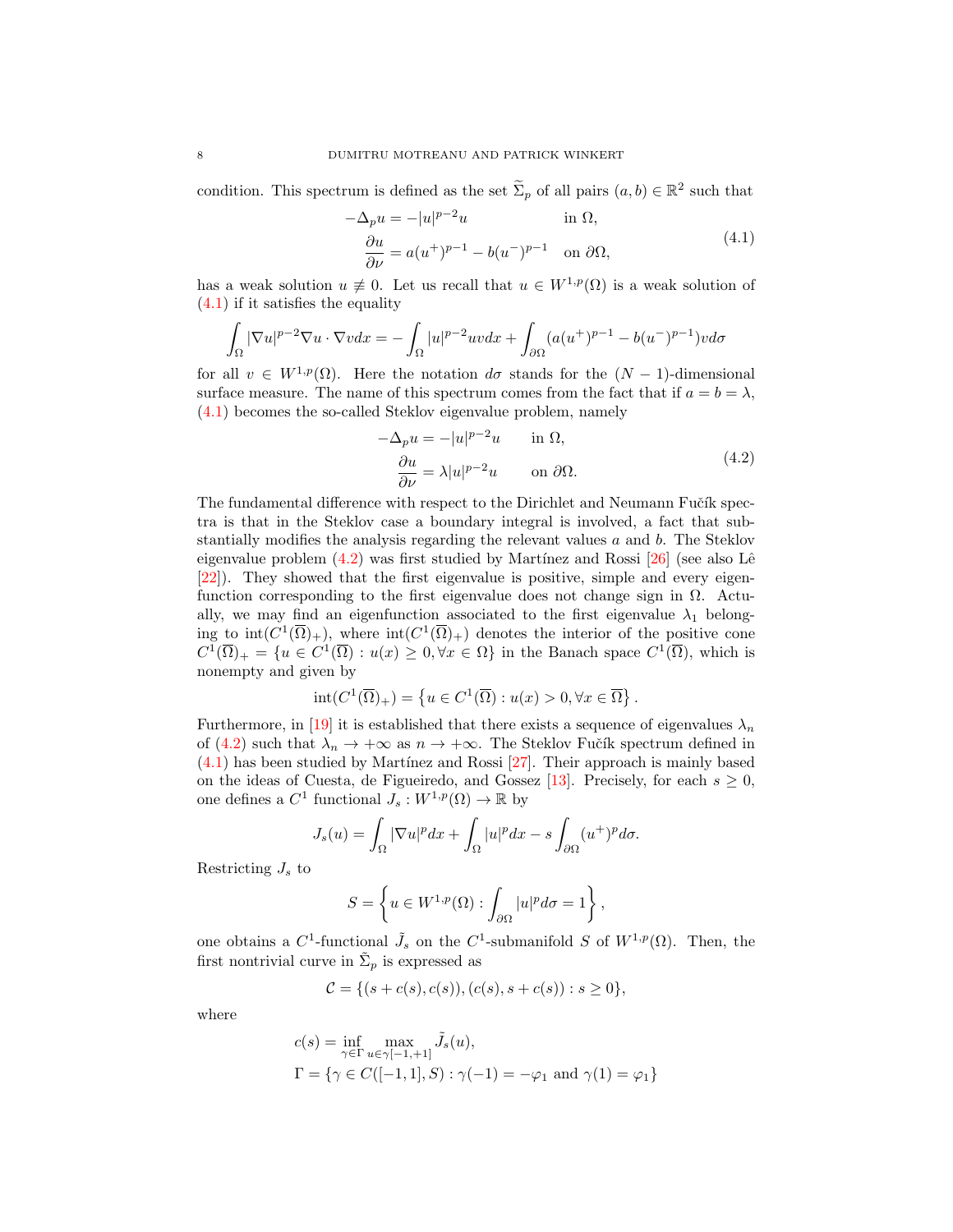(cf. [\[27,](#page-11-25) Theorem 2.1]), where  $\varphi_1 \in \text{int}(C^1(\overline{\Omega})_+)$  with  $\|\varphi_1\|_p = 1$ . In particular, we derive the following variational characterization of the second eigenvalue  $\lambda_2$  of the Steklov eigenvalue problem [\(4.2\)](#page-7-1) which results in

<span id="page-8-1"></span>
$$
\lambda_2 = \inf_{\gamma \in \Gamma} \max_{u \in \gamma[-1, +1]} \int_{\Omega} \left( |\nabla u|^p + |u|^p \right) dx. \tag{4.3}
$$

As before, the first nontrivial curve  $\mathcal C$  is Lipschitz continuous and decreasing (cf. [\[27,](#page-11-25) Proposition 4.1]). Similar to the Neumann Fučík spectrum, in order to state the asymptotic properties of C, which means in fact to determine the limit of  $c(s)$ as  $s \to +\infty$ , it is needed to take into account two cases,  $p \leq N$  and  $p > N$ . The following holds (see  $[27,$  Theorem 4.1])

$$
\lim_{s \to \infty} c(s) = \begin{cases} \lambda_1 & \text{if } p \le N, \\ \overline{\lambda} > \lambda_1 & \text{if } p > N, \end{cases}
$$

where

<span id="page-8-0"></span>
$$
\overline{\lambda} = \inf_{u \in L} \max_{r \in \mathbb{R}} \frac{\|r\varphi_1 + u\|_{W^{1,p}(\Omega)}^p}{\|r\varphi_1 + u\|_{L^p(\partial\Omega)}^p}
$$

with

$$
L = \{ u \in W^{1,p}(\Omega) : u \text{ vanishes somewhere on } \partial \Omega \}.
$$

As an application of the results in [\[27\]](#page-11-25), consider the following nonlinear elliptic equation subject to Steklov-type boundary condition with perturbation

$$
-\Delta_p u = f(x, u) - |u|^{p-2}u \qquad \text{in } \Omega,
$$
  
\n
$$
\frac{\partial u}{\partial \nu} = a(u^+)^{p-1} - b(u^-)^{p-1} + g(x, u) \qquad \text{on } \partial\Omega,
$$
\n(4.4)

for Carathéodory functions  $f : \Omega \times \mathbb{R} \to \mathbb{R}$  and  $g : \partial \Omega \times \mathbb{R} \to \mathbb{R}$  which are bounded on bounded sets and satisfy

- (A)  $\lim_{s \to 0} \frac{f(x, s)}{|s|^{p-1}}$  $\frac{\partial f(x, b)}{\partial s|^{p-1}} = 0$  uniformly for a.a.  $x \in \Omega$ ,
- (B)  $\lim_{s \to 0} \frac{g(x, s)}{|s|^{p-1}}$  $\frac{g(x, y)}{|s|^{p-1}} = 0$  uniformly for a.a.  $x \in \partial \Omega$ ,
- $(C)$   $\lim_{|s|\to\infty}$  $f(x, s)$  $\frac{\partial f(x, y)}{\partial s|p-2s} = -\infty$  uniformly for a.a.  $x \in \Omega$ ,  $g(x, s)$
- $(D)$   $\lim_{|s|\to\infty}$  $\frac{g(x, b)}{|s|^{p-2}s} = -\infty$  uniformly for a.a.  $x \in \partial \Omega$ .
- (E) There exists  $\delta_f > 0$  such that  $\frac{f(x, s)}{|s|^{p-2} s} \ge 0$  for all  $0 < |s| \le \delta_f$  and for a.a.  $x \in \Omega$ .
- $(F)$  g satisfies the condition

$$
|g(x_1, s_1) - g(x_2, s_2)| \le L\Big[|x_1 - x_2|^{\alpha} + |s_1 - s_2|^{\alpha}\Big],
$$

for all pairs  $(x_1, s_1), (x_2, s_2)$  in  $\partial\Omega \times [-M_0, M_0]$ , where  $M_0$  is a positive constant and  $\alpha \in (0,1]$ .

If the point  $(a, b)$  is above the first nontrivial curve C in  $\tilde{\Sigma}_p$ , problem [\(4.4\)](#page-8-0) possesses three nontrivial solutions: one solution with positive sign, one solution with negative sign, and the third one being sign-changing (cf. Winkert [\[38\]](#page-12-7), see also [\[36\]](#page-12-8) if  $a =$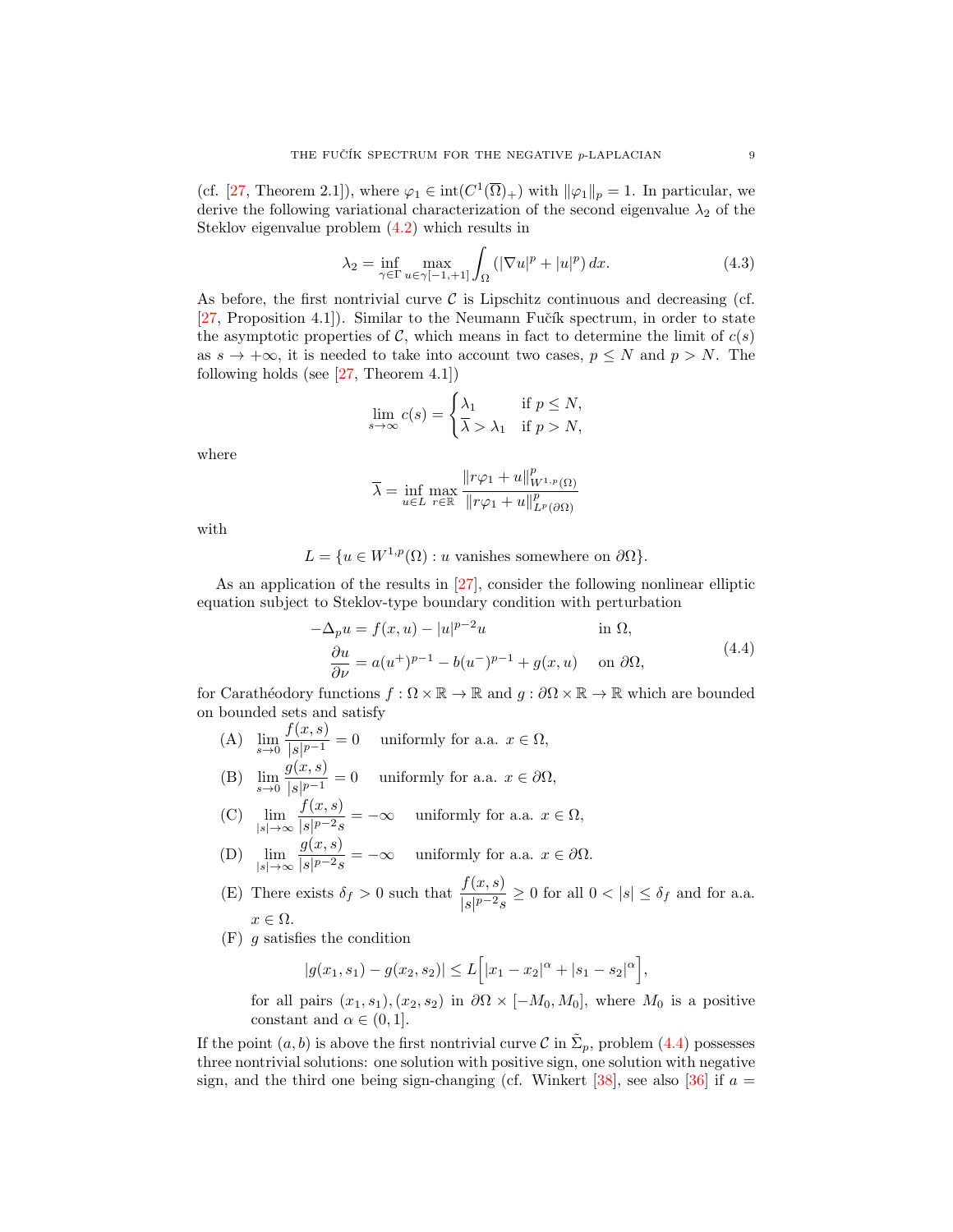$b = \lambda > \lambda_2$  using the representation in [\(4.3\)](#page-8-1)). An extension of this result for a nonsmooth problem corresponding to  $(4.4)$  can be found in Winkert [\[37\]](#page-12-9).

### <span id="page-9-1"></span>5. Robin boundary condition

<span id="page-9-0"></span>Finally, we discuss the Fučík spectrum of  $-\Delta_p$  with a Robin boundary condition. To this end, we consider weak solutions  $u \in W^{1,p}(\Omega)$  of the problem

$$
-\Delta_p u = a(u^+)^{p-1} - b(u^-)^{p-1} \quad \text{in } \Omega,
$$
  
\n
$$
\frac{\partial u}{\partial \nu} = -\beta |u|^{p-2} u \quad \text{on } \partial \Omega,
$$
\n(5.1)

meaning that

$$
\int_{\Omega} |\nabla u|^{p-2} \nabla u \cdot \nabla v dx + \beta \int_{\partial \Omega} |u|^{p-2} uv d\sigma = \int_{\Omega} (a(u^+)^{p-1} - b(u^-)^{p-1}) v dx
$$

for all  $v \in W^{1,p}(\Omega)$ . In the formulation of [\(5.1\)](#page-9-1), the parameter  $\beta$  is supposed to be a fixed, nonnegative constant. The Fučík spectrum of the negative  $p$ -Laplacian with Robin boundary condition is defined as the set  $\hat{\Sigma}_p$  of all pairs  $(a, b) \in \mathbb{R}^2$  for which a nontrivial solution  $u \in W^{1,p}(\Omega)$  of  $(5.1)$  exists. Clearly, if  $\beta = 0$ , it reduces to the Fučík spectrum  $\Theta_p$  of the negative Neumann p-Laplacian (see Section [3\)](#page-4-0). As before, the special case  $a = b = \lambda$  leads to

<span id="page-9-2"></span>
$$
-\Delta_p u = \lambda |u|^{p-2}u \quad \text{in } \Omega,
$$
  
\n
$$
\frac{\partial u}{\partial \nu} = -\beta |u|^{p-2}u \quad \text{on } \partial \Omega,
$$
\n(5.2)

which is the Robin eigenvalue problem of the negative  $p$ -Laplacian.

Problem  $(5.2)$  was studied in the important publication of Lê  $[22]$  devoted to the eigenvalue problems for the negative p-Laplacian. In the Robin case he proved similar results as they hold for the other eigenvalue problems. The first eigenvalue in [\(5.2\)](#page-9-2), denoted as usually by  $\lambda_1$ , is simple, isolated, and can be variationally characterized as follows:

$$
\lambda_1 = \inf_{u \in W^{1,p}(\Omega)} \left\{ \int_{\Omega} |\nabla u|^p dx + \beta \int_{\partial \Omega} |u|^p d\sigma : \int_{\Omega} |u|^p dx = 1 \right\}.
$$

It is also known that the eigenfunctions corresponding to  $\lambda_1$  are of constant sign and belong to  $C^{1,\alpha}(\overline{\Omega})$  for some  $0 < \alpha < 1$ .

Recently in  $[32]$ , the authors of the present text investigated the Fučík spectrum introduced in  $(5.1)$  with the aim to complete the picture of the Fučík spectrum involving the negative p-Laplacian by extending to the case of Robin boundary condition the information previously known for Dirichlet problem (see Section [2\)](#page-2-2), Steklov problem (see Section [4\)](#page-6-0), and homogeneous Neumann problem (see Section [3\)](#page-4-0).

The approach in  $[32]$  is variational relying on the  $C<sup>1</sup>$ -functional associated to problem [\(5.1\)](#page-9-1), which is expressed on  $W^{1,p}(\Omega)$  by

$$
J(u) = \int_{\Omega} |\nabla u|^p dx + \beta \int_{\partial \Omega} |u|^p d\sigma - \int_{\Omega} (a(u^+)^p + b(u^-)^p) dx.
$$

It is clear that the critical points of  $J$  are exactly the (weak) solutions of problem  $(5.1)$ . In comparison with the corresponding functionals related to the Fučík spectrum for the Dirichlet and Steklov problems, the functional  $J$  exhibits an essential difference because its expression does not incorporate the norm of the space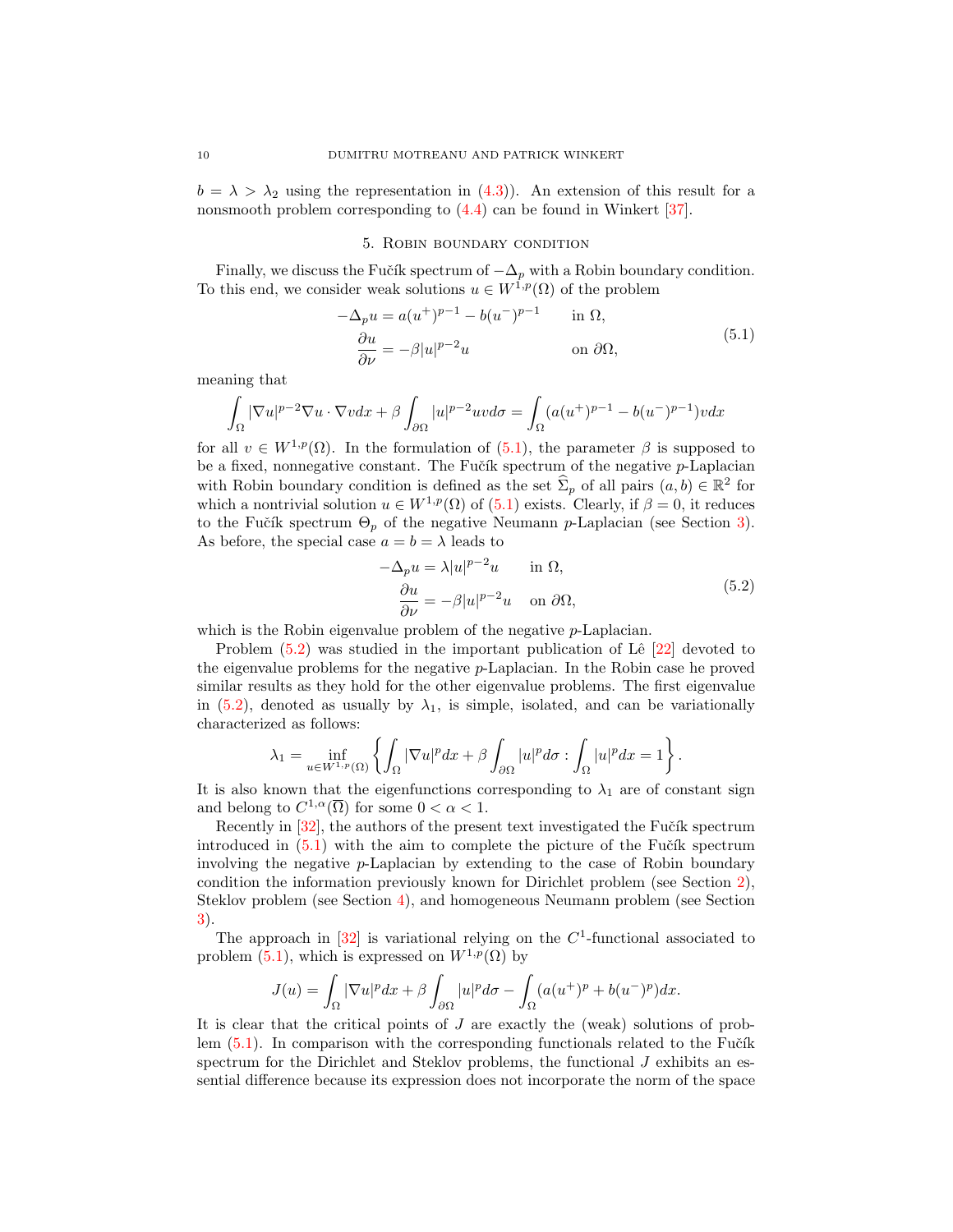$W^{1,p}(\Omega)$ , and it is also different from the functional used to treat the Neumann problem because it has the additional boundary term involving  $\beta$ .

The results in [\[32\]](#page-12-10) can be summarized as follows. Applying various ideas and techniques on the pattern of [\[13\]](#page-11-13), [\[4\]](#page-11-21), [\[27\]](#page-11-25), it is shown that  $\hat{\Sigma}_p$  contains a first nontrivial curve, denoted again by  $C$ , and expressed as

$$
\mathcal{C} = \{ (s + c(s), c(s)), (c(s), s + c(s)) : s \ge 0 \},\
$$

where  $c(s)$  is given by

$$
c(s) = \inf_{\gamma \in \Gamma} \max_{u \in \gamma[-1, +1]} \tilde{J}_s(u),
$$
  

$$
\Gamma = \{ \gamma \in C([-1, 1], S) : \gamma(-1) = -\varphi_1 \text{ and } \gamma(1) = \varphi_1 \},
$$

(see [\[32,](#page-12-10) Theorem 3.3]), with  $\varphi_1$  standing for the eigenfunction of [\(5.2\)](#page-9-2) associated to  $\lambda_1$  which is normalized as  $\|\varphi_1\|_{L^p(\Omega)} = 1$  and satisfies  $\varphi_1 > 0$  on  $\overline{\Omega}$ . In the above formula of  $c(s)$ ,  $\tilde{J}_s$  is equal to the restriction of the  $C^1$ -functional  $J_s: W^{1,p}(\Omega) \to \mathbb{R}$ given by

$$
J_s(u) = \int_{\Omega} |\nabla u|^p dx + \beta \int_{\partial \Omega} |u|^p d\sigma - s \int_{\Omega} (u^+)^p dx
$$

to the  $C^1$ -submanifold

$$
S = \left\{ u \in W^{1,p}(\Omega) : \int_{\Omega} |u|^p dx = 1 \right\}
$$

of  $W^{1,p}(\Omega)$ . It is shown in [\[32,](#page-12-10) Proposition 4.2] that the curve C is Lipschitz continuous and decreasing. The asymptotic behavior of  $C$  requires, as in the Neumann and Steklov cases, some more considerations. In case  $p \leq N$ , the following holds:

$$
\lim_{s \to +\infty} c(s) = \lambda_1
$$

(see [\[32,](#page-12-10) Theorem 4.3]). If  $p > N$ , one can suppose that  $\beta > 0$  (the case  $\beta = 0$  is included in Section  $3$ , see  $(3.3)$ ). In this respect, the key idea is to work with an adequate equivalent norm on the space  $W^{1,p}(\Omega)$ . So, for  $\beta > 0$  one introduces the norm

$$
||u||_{\beta} = ||\nabla u||_{L^p(\Omega)} + \beta ||u||_{L^p(\partial\Omega)},
$$

which is an equivalent norm on  $W^{1,p}(\Omega)$  (see also Deng [\[17,](#page-11-26) Theorem 2.1]). Then in [\[32,](#page-12-10) Theorem 4.4] one obtains that the limit of  $c(s)$  as  $s \to +\infty$  is

$$
\overline{\lambda} = \inf_{u \in L} \max_{r \in \mathbb{R}} \frac{\int_{\Omega} |\nabla(r\varphi_1 + u)|^p dx + \beta \int_{\partial \Omega} |r\varphi_1 + u|^p d\sigma}{\int_{\Omega} |r\varphi_1 + u|^p dx},
$$

where

$$
L = \{ u \in W^{1,p}(\Omega) : u \text{ vanishes somewhere in } \overline{\Omega}, u \neq 0 \}.
$$

Moreover, there holds  $\overline{\lambda} > \lambda_1$ .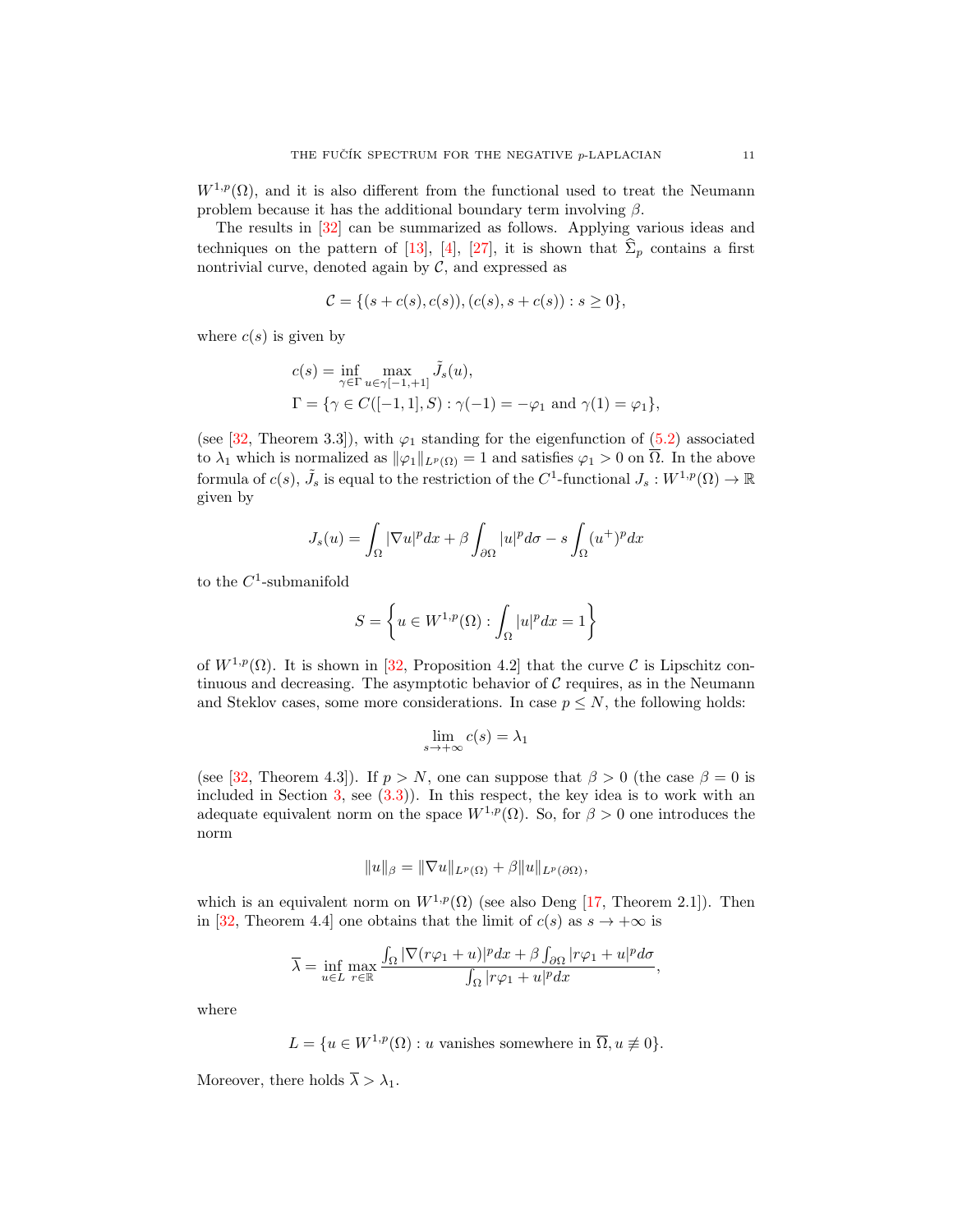#### **REFERENCES**

- <span id="page-11-11"></span>[1] A. Anane, Simplicité et isolation de la première valeur propre du p-laplacien avec poids, C. R. Acad. Sci. Paris Sér. I Math. 305 (1987), no. 16, 725–728.
- <span id="page-11-3"></span>[2] M. Arias, J. Campos, Radial Fučik spectrum of the Laplace operator, J. Math. Anal. Appl. 190 (1995), no. 3, 654–666.
- <span id="page-11-22"></span>[3] M. Arias, J. Campos, M. Cuesta, J.-P. Gossez, An asymmetric Neumann problem with weights, Ann. Inst. H. Poincaré Anal. Non Linéaire 25 (2008), no. 2, 267–280.
- <span id="page-11-21"></span>[4] M. Arias, J. Campos, J.-P. Gossez, On the antimaximum principle and the Fučik spectrum for the Neumann p-Laplacian, Differential Integral Equations 13 (2000), no. 1–3, 217–226.
- <span id="page-11-4"></span>[5] N. P. Các, N. P., On nontrivial solutions of a Dirichlet problem whose jumping nonlinearity crosses a multiple eigenvalue, J. Differential Equations 80 (1989), no. 2, 379–404.
- <span id="page-11-10"></span>[6] S. Carl, V. K. Le, D. Motreanu, Nonsmooth Variational Problems and Their Inequalities. Comparison Principles and Applications, Springer Monographs in Mathematics, Springer, New York, 2007. Springer, New York, 2007.
- <span id="page-11-15"></span>[7] S. Carl, D. Motreanu, Constant-sign and sign-changing solutions for nonlinear eigenvalue problems, Nonlinear Anal. 68 (2008), no. 9, 2668–2676.
- <span id="page-11-17"></span>[8] S. Carl, D. Motreanu, Multiple and sign-changing solutions for the multivalued p-Laplacian equation, Math. Nachr. 283 (2010), no. 7, 965–981.
- <span id="page-11-18"></span>[9] S. Carl, D. Motreanu, Multiple solutions of nonlinear elliptic hemivariational problems Pacific Journal of Applied Mathematics 1 (2008), no. 4, 381–402.
- <span id="page-11-16"></span>[10] S. Carl, D. Motreanu, Sign-changing and extremal constant-sign solutions of nonlinear elliptic problems with supercritical nonlinearities, Comm. Appl. Nonlinear Anal. 14 (2007), no. 4, 85–100.
- <span id="page-11-19"></span>[11] S. Carl, D. Motreanu, Sign-changing solutions for nonlinear elliptic problems depending on parameters, Int. J. Differ. Equ., vol. 2010, Art. ID 536236, pp. 33, 2010.
- <span id="page-11-14"></span>[12] S. Carl, K. Perera, Sign-changing and multiple solutions for the p-Laplacian, Abstr. Appl. Anal. 7 (2002), no. 12, 613–625.
- <span id="page-11-13"></span>[13] M. Cuesta, D. G. de Figueiredo, J.-P. Gossez, The beginning of the Fučik spectrum for the p-Laplacian, J. Differential Equations 159 (1999), no. 1, 212–238.
- <span id="page-11-5"></span>[14] E. N. Dancer, Generic domain dependence for nonsmooth equations and the open set problem for jumping nonlinearities, Topol. Methods Nonlinear Anal. 1 (1993), no. 1, 139–150.
- <span id="page-11-1"></span>[15] E. N. Dancer, On the Dirichlet problem for weakly non-linear elliptic partial differential equations, Proc. Roy. Soc. Edinburgh Sect. A **76** (1976/77), no. 4, 283-300.
- <span id="page-11-8"></span>[16] D. G. de Figueiredo, J.-P. Gossez, On the first curve of the Fučik spectrum of an elliptic operator, Differential Integral Equations 7 (1994), no. 5-6, 1285-1302.
- <span id="page-11-26"></span>[17] S.-G. Deng, Positive solutions for Robin problem involving the  $p(x)$ -Laplacian, J. Math. Anal. Appl. 360 (2009), no. 2, 548–560.
- <span id="page-11-9"></span>[18] P. Drábek, Solvability and bifurcations of nonlinear equations, Longman Scientific & Technical, Harlow, 1992.
- <span id="page-11-24"></span>[19] J. Fernández Bonder, J. D. Rossi, Existence results for the p-Laplacian with nonlinear boundary conditions, J. Math. Anal. Appl. 263 (2001), no. 1, 195–223.
- <span id="page-11-0"></span>[20] S. Fučík, Boundary value problems with jumping nonlinearities, Časopis Pěst. Mat. 101 (1976), no. 1, 69–87.
- <span id="page-11-2"></span>[21] S. Fučík, Solvability of nonlinear equations and boundary value problems, D. Reidel Publishing Co., Dordrecht 1980.
- <span id="page-11-20"></span>[22] A. Lê, Eigenvalue problems for the  $p$ -Laplacian, Nonlinear Anal. **64** (2006), no. 5, 1057–1099.
- <span id="page-11-12"></span>[23] P. Lindqvist, On the equation div  $(|\nabla u|^{p-2}\nabla u) + \lambda |u|^{p-2}u = 0$ , Proc. Amer. Math. Soc. 109 (1990), no. 1, 157–164.
- <span id="page-11-6"></span>[24] C. A. Margulies, W. Margulies, An example of the Fučik spectrum, Nonlinear Anal. 29 (1997), no. 12, 1373–1378.
- <span id="page-11-7"></span>[25] A. Marino, A. M. Micheletti, A. Pistoia, A nonsymmetric asymptotically linear elliptic problem, Topol. Methods Nonlinear Anal. 4 (1994), no. 2, 289–339.
- <span id="page-11-23"></span>[26] S. R. Martínez, J. D. Rossi, Isolation and simplicity for the first eigenvalue of the  $p$ -Laplacian with a nonlinear boundary condition, Abstr. Appl. Anal. **7** (2002), no. 5, 287–293.
- <span id="page-11-25"></span>[27] S. R. Martínez, J. D. Rossi, On the Fučik spectrum and a resonance problem for the  $p-$ Laplacian with a nonlinear boundary condition, Nonlinear Anal. 59 (2004), no. 6, 813–848.